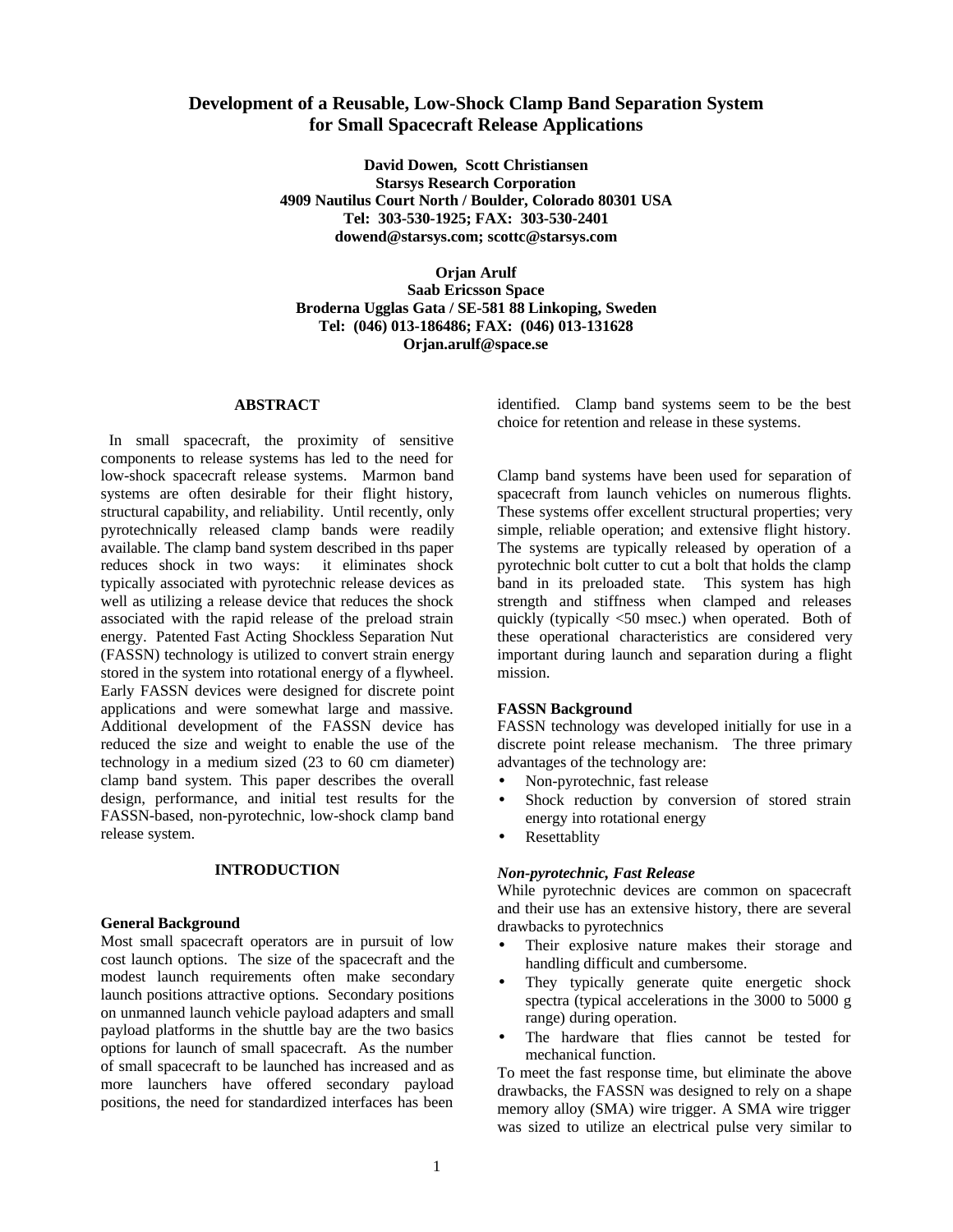that of a pyrotechnic device. The SMA trigger allowed fast response, eliminated source shock, and allowed for reset and repeated operation of all of the components of the device without breaking configuration.

### *Shock Reduction*

Often the largest source of shock in a deployment system is the rapid release of stored strain energy. A release system requires robust structural properties during launch and prior to operation. To eliminate joint gapping and structural deadband, the interface must be preloaded to levels greater than those expected during launch. This preload results in strain energy stored in the release elements as well as the sections of the structure in the preloaded load path. Historically bolt cutters or separation nuts release this strain energy in a very short time, typically less than .5 millisecond. Rapid release of energy tends to lead to higher shock. A second aspect of this stored strain energy release is that it occurs within the structural elements of the system and, hence, the shock has a good transmission path to nearby components.

The FASSN technology utilizes simple mechanical elements to increase the time over which the strain energy is released to significantly reduce strain-energyinduced structural shock. The system is based on a high-lead, backdrivable thread and a flywheel. A flywheel with the high-lead thread is held in place for launch. A mating high-lead thread is attached to the deployable portion of the device. When the interface is mated and preloaded, the high-lead thread creates a torque that wants to rotate the flywheel. When the flywheel is released, the flywheel "spins-up" as the deployable element is extracted. The inertia of the flywheel and the length of engagement of the high-lead thread can be adjusted to provide the optimal amount of energy transfer and release time for the system. In a typical application, the load drop time for a FASSN is in the 2 to 5 millisecond range compared with less than .5 milliseconds for a bolt cutter. This increase in load drop time reduces source shock by significant amounts. Release shock in a FASSN system is typically below 400 g's.

## *Resettability*

Pyrotechnics are one time use devices. While some of the mechanical components can be reused, the initiator and secondary charge (if required) must be replaced after each operation. The FASSN utilizes SMA wire triggers that respond to a pyrotechnic-type electrical signal, but can be reused without replacement. After operation, the release system can be re-mated, the release mechanism can be reset and the system can be preloaded. In this reset process, no replacement or

refurbishment is required. This capability allows for complete system test and reset without breaking flight configuration. A high degree of confidence in the operability and reliability can be achieved with a resettable system.

## **Clamp Band System**

To utilize the FASSN release technology and establish a standardized release mechanism/interface the release system as described in this paper was developed. The system is based on a marmon clamp band approach. The system has two adapter rings with integral marmon ring features. A one-piece band with multiple shoes is used to clamp the adapter rings. A release mechanism based on FASSN technology is used to preload and then release the band. Integral kick-off springs are included for spacecraft separation and releasable electrical connectors allow power transfer and communication prior to separation.

### **DESIGN DESCRIPTION**

The clamp band system has been designed for multiple applications while maintaining as many common elements as possible. Of the two applications Of the two applications considered at this time, one application was for the Nanosat program, which is intended to be a standard platform for small satellites to be launched aboard NASA's shuttle. This method mounts two stacks of small satellites on a common platform that is attached in the shuttle bay (refer to Figure 1.) The second was for ESPA (EELV Secondary Payload Adapter), which is a standard for secondary launch positions on the payload adapter for Lockheed Martin's EELV (Evolved Expendable Launch Vehicle). This approach mounts up to six small satellites radially on a payload adapter ring. Figure 2 shows the clamp band system in its Nanosat configuration (the band is shown released in this view).

## **Clamp Band**

Common elements between these systems included the basic clamping and release system that could be qualified and used as a basis for both systems. Differing requirements included:

- Relative separation velocity requirements for specific spacecraft and orbital requirements
- Connector channel requirements
- Interface bolt patterns

The character of the requirements led to a design that is based on a singe, common release approach and could be adapted for the variable requirements listed above.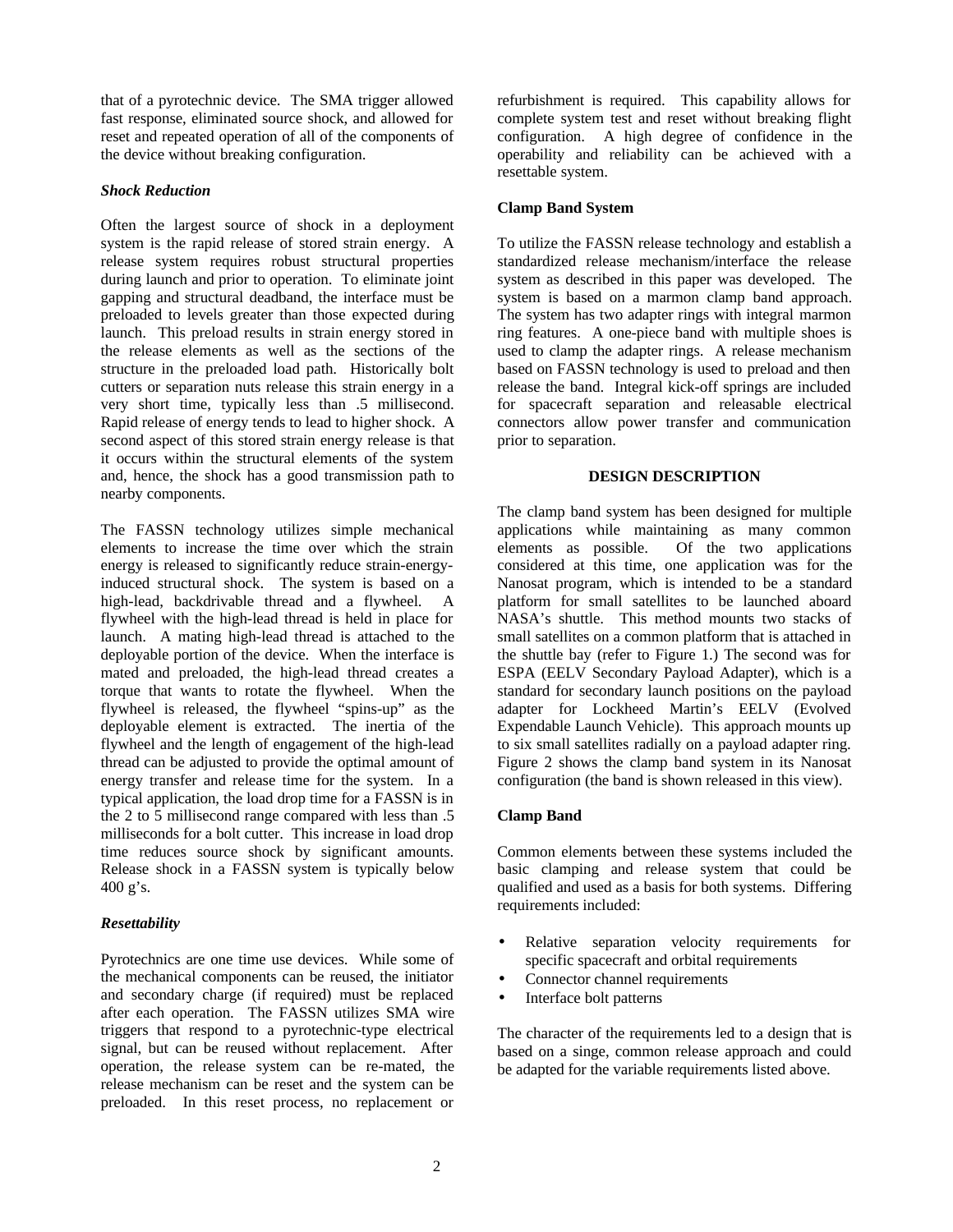

**Figure 1**. Nanosat launch configuration. This approach utilizes two stacks of small spacecraft on a single releasable platform.



**Figure 2**. Nanosat configuration of clamp band system.

#### **Clamp Band Design Features**

Figure 3 shows the clamp band system in its stowed, preloaded configuration. The main structural components are the Spacecraft Adapter Plate and the Launch Vehicle Adapter Plate.

The adapter plates are machined from aluminum and can be sized and shaped to meet specific stiffness, load, and interface requirements. This design is adaptable for clamp band diameters from approximately 23 cm up to 24 cm. Shown in figure 3 is the one-piece aluminum clamp band. The clamp band holds the clamping shoes against the adapter plates at the separation plane. The one-piece band allows for self-deployment and

eliminates the need for retraction springs. Five simple band-catching features (Band Retention System) catch and retain the band after release. The band and retention system provide a very clean band-separation dynamic and eliminate shoe rebound.

Four kick-off springs are utilized to achieve spacecraft separation velocities. The springs can be sized to achieve .013 m/sec to .051 m/sec separation velocities with tip-off rates less than .5 degrees/sec. The electrical connectors are also shown and can be selected to provide the number of channels required for a specific launch. The initial baseline is for a total of 38 channels across the release interface (two 19 pin connectors).

## **Release Mechanism**

Figure 4 shows the release mechanism area of the clamp band system. Key elements of the release mechanism are the band retaining bolts, which attach the ends of the clamp band with the release mechanism, and the release mechanism itself.

The mechanism is based on FASSN technology, but utilizes a flywheel with two female high-lead threads. One thread is a right-hand thread, the other a left-hand thread. The bolts both thread into the flywheel in a manner similar to a turnbuckle. The mechanism is then reset to prevent flywheel rotation. The exposed ends of the bolts are threaded to mate with the ends of the band. Preloading of the band is completed by tightening the nuts and monitoring the system load with the Strainsert<sup>®</sup> instrumented bolt.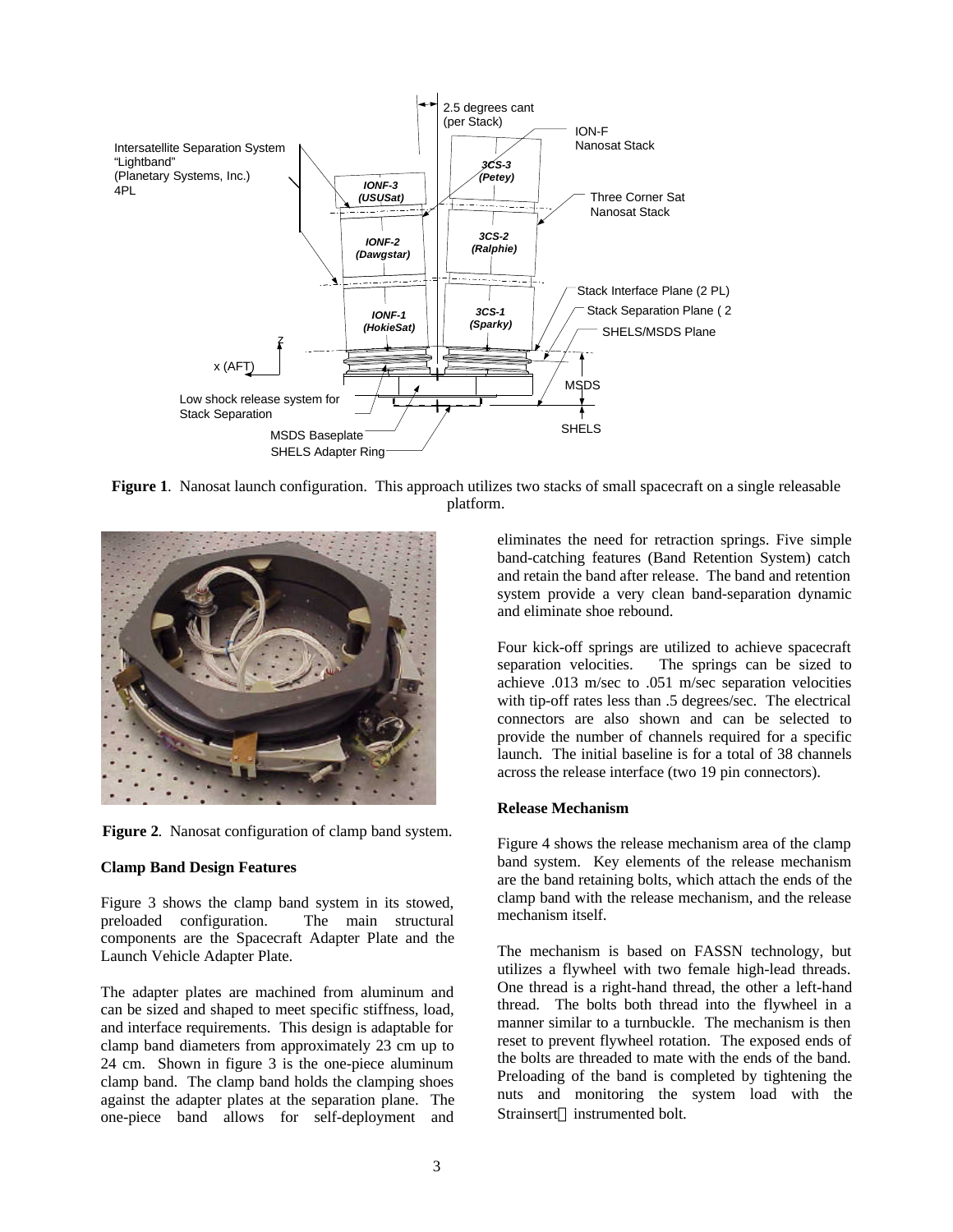

**Figure 3**. Clamp band system with major components identified. System is shown in clamped, preloaded configuration.



**Figure 4**. Release mechanism detail view.



**Figure 5**. Exploded view of Release Mechanism. Major functional components are identified.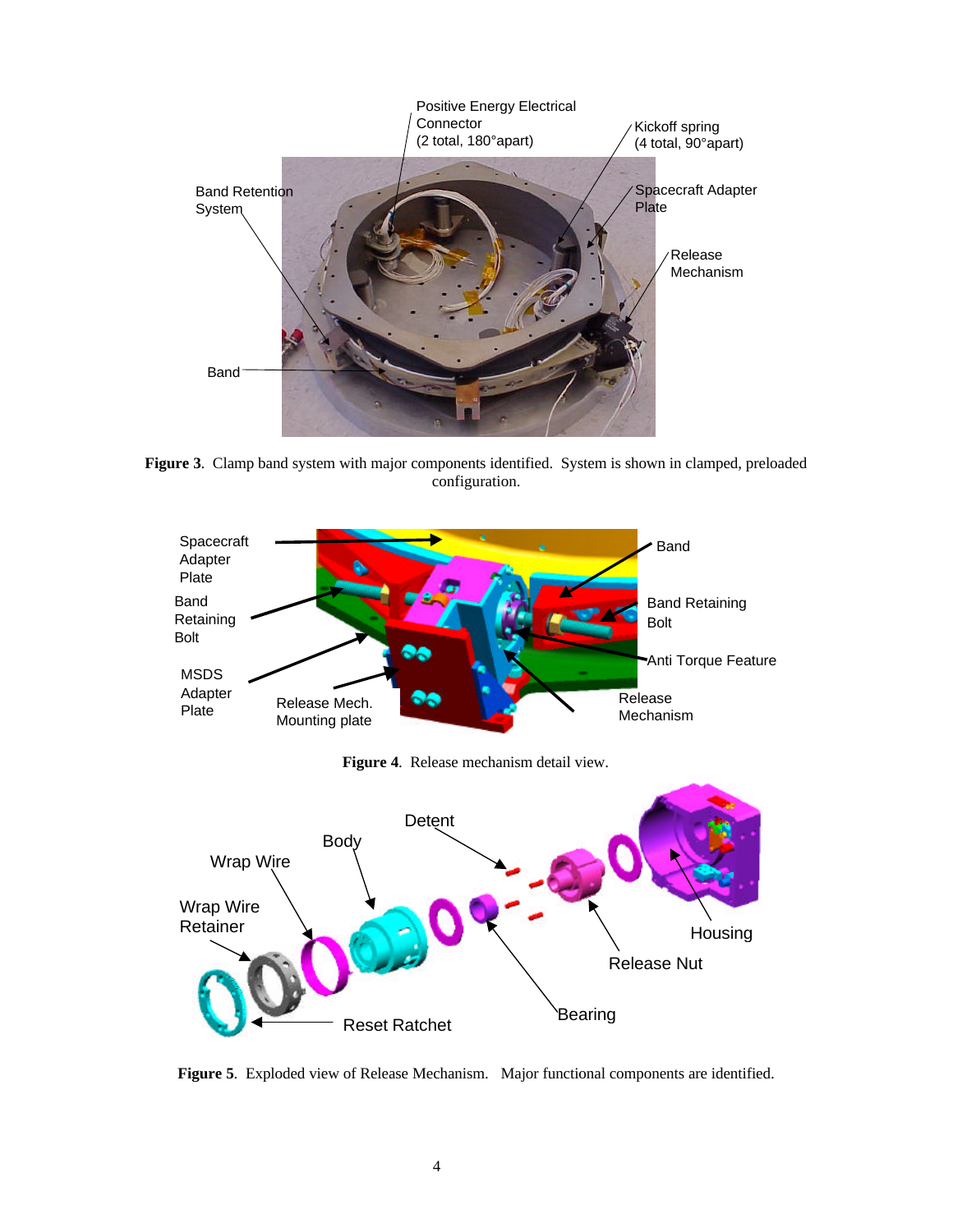

- 
- a. Trigger assembly latched b. Trigger assembly unlatched

**Figure 6**. Two views of the SMA trigger assembly showing major components.

Figure 5 shows the internal, flywheel-retention components of the release mechanism. When the Release Nut (flywheel) is in its latched position with the bolts installed , the notches in the Release Nut line up with the Detents that are retained by slots in the Body. The Wrap Wire is tightly wound around the Body and retains the Detents against the Release Nut. During launch, the Wrap Wire is held in position by the SMA wire trigger assembly and the system remains clamped. Upon release of the Wrap Wire by the trigger, the Wrap Wire unwinds, allowing the Detents to move radially away from the Release Nut. The backdrive torque generated by the preload and the high-lead thread causes the Release Nut to spin and the bolts to be released from the mechanism.

Figure 6 shows the SMA trigger assembly in both the latched and released positions. In the latched position, the Lock Arm retains the end of the Wrap Wire and prevents release of the system. The Lock Arm is restrained from rotating by the Release Arm. Redundant SMA wire triggers are attached to the Release Arm. To operate the device, an electrical signal is supplied to either one or both circuits. As the SMA heats and shrinks, it causes rotation of the Release Arm, which in turn allows rotation of the Lock Arm. As the Lock Arm rotates, the Wrap Wire is released.

## **General Performance Characteristics**

The baseline design has been adapted for two specific separation system applications at this time. The following performance specifications include both common and specific requirements:

Payload

Maximum 182 kg, 51 cm cg dist

| Environments |                              |                                                           |
|--------------|------------------------------|-----------------------------------------------------------|
|              | Vibration                    | 13 grms, random                                           |
|              | Acceleration                 | 24 g linear                                               |
|              | Thermal                      | -40 to +90 $\rm{^{\circ}C}$ (op and non-op)               |
| Structural   |                              |                                                           |
|              | Loads                        | As dictated by payloads and<br>accel. environment         |
|              | <b>Stiffness</b>             | $>1.75X10^8$ N/m axial<br>$>5.7X10^5$ N-m/deg., bend      |
| Functional   |                              |                                                           |
|              | Release Time                 | $<$ 75 msec                                               |
|              | Kick-off                     | .013 to .051 m/sec sep. vel.<br>$\leq$ 5 deg/sec tip-off  |
|              | Source Shock<br>Simultaneity | $<100$ g at any freq.<br><10 msec (within $10^{\circ}$ C) |
|              |                              |                                                           |

## **Test results**

## **Functional tests**

#### *Release Characteristics*

Figure 7 shows a plot of typical functional variables during operation (room temp, 5 Amps) of the release mechanism. Shown on the plot are bolt load, SMA current, and rotational feedback (Hall effect sensor on Release Nut). The plot shows the constant preload prior to release. Current is applied to the SMA starting at approximately the 13 msec point on the scale. The 15 msec duration pulse heats the SMA wire and begins the mechanical release sequence in the mechanism which ultimately results in load release at approximately the 38 msec point on the scale. The spikes that occur after load drop represent the passage of a magnet on the Release Nut past a hall effect sensor. Final rpm of the Release Nut can be calculated from these data. The time from application of signal to load release for the plotted data is 25 msec.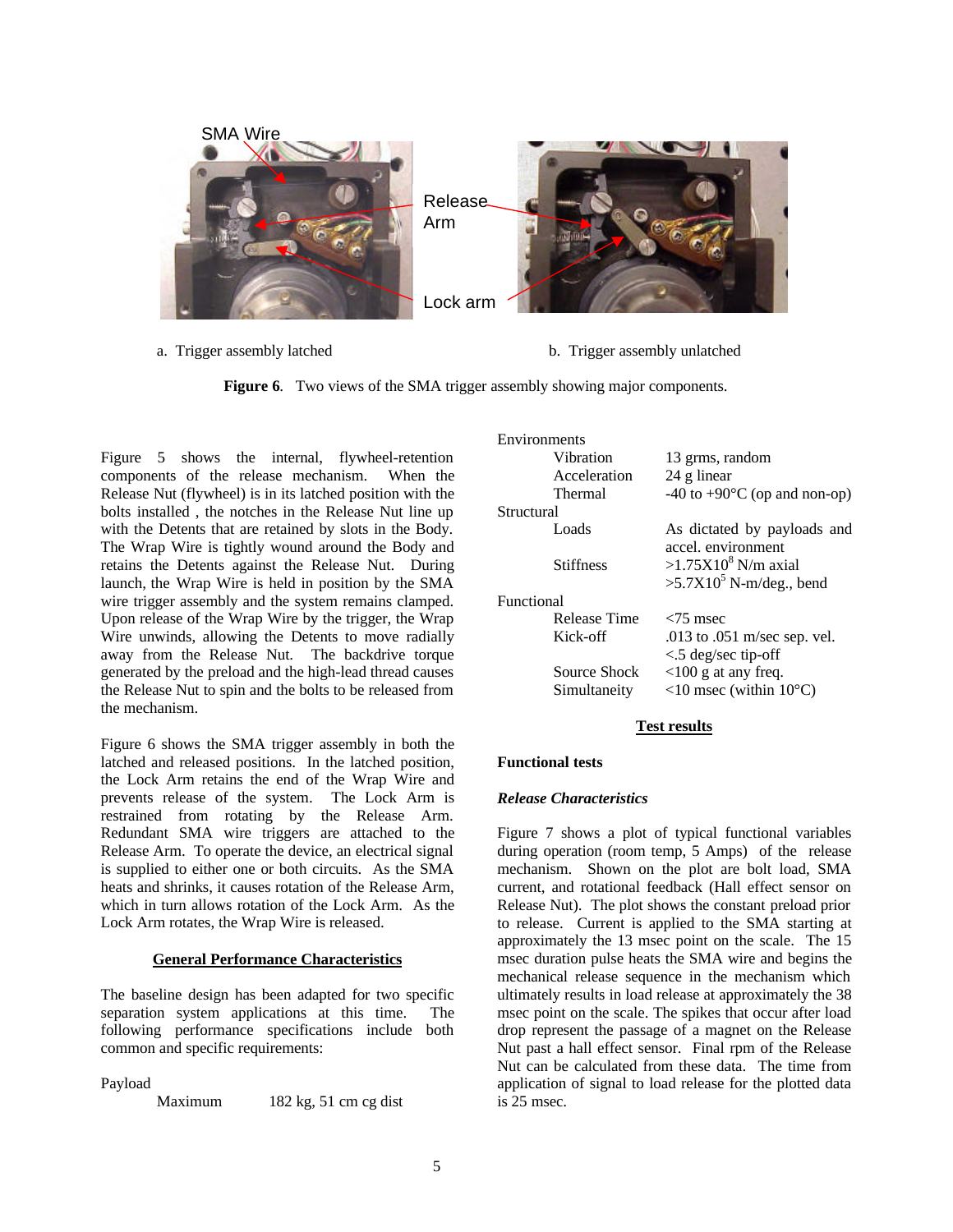

**Figure 7**. Typical functional data from functional test of release system. Data is for 25°C, 5 Amp operation.

Functional tests have been performed in both ambient conditions and thermal environments. Typical room temperature (20 to 25°C) operation results in an operation time of approximately 25 to 50 msec, depending on input current. Because the SMA operation is a thermal process input power and thermal conditions have significant effects on the operation time. Figure 8 shows a summary of development and qualification test results. The plots illustrate the



**Figure 8**. Release time dependence on applied current and environmental temperature.

dependence of the total release time on input current and operating temperature.

#### *Source Shock Generation*

Accelerometers were mounted on the upper flange of the clamp band structure adjacent to the release device.

Accelerometer data were recorded at this location to assess shock levels generated during release. A plot of the shock spectrum is shown in Figure 9. Peak generated shock was measured at 26 g's at a frequency of 4300 Hz.



**Figure 9**. Source shock during operation.

#### *Release Velocity / Tip-off*

Release velocity and tip-off rates were measured during functional tests using a gravity off-loaded (suspended) mass simulator. High speed video was used to observe band release dynamics and initial motion of the mass simulator. Release velocities of .015 m/sec and tip-off of .3 deg/sec were achieved. Because offloading of a mass simulator is imperfect and the technique utilized may have had potentially significant effects on the motion of the mass simulator, additional tests are scheduled to characterize these aspects of separation.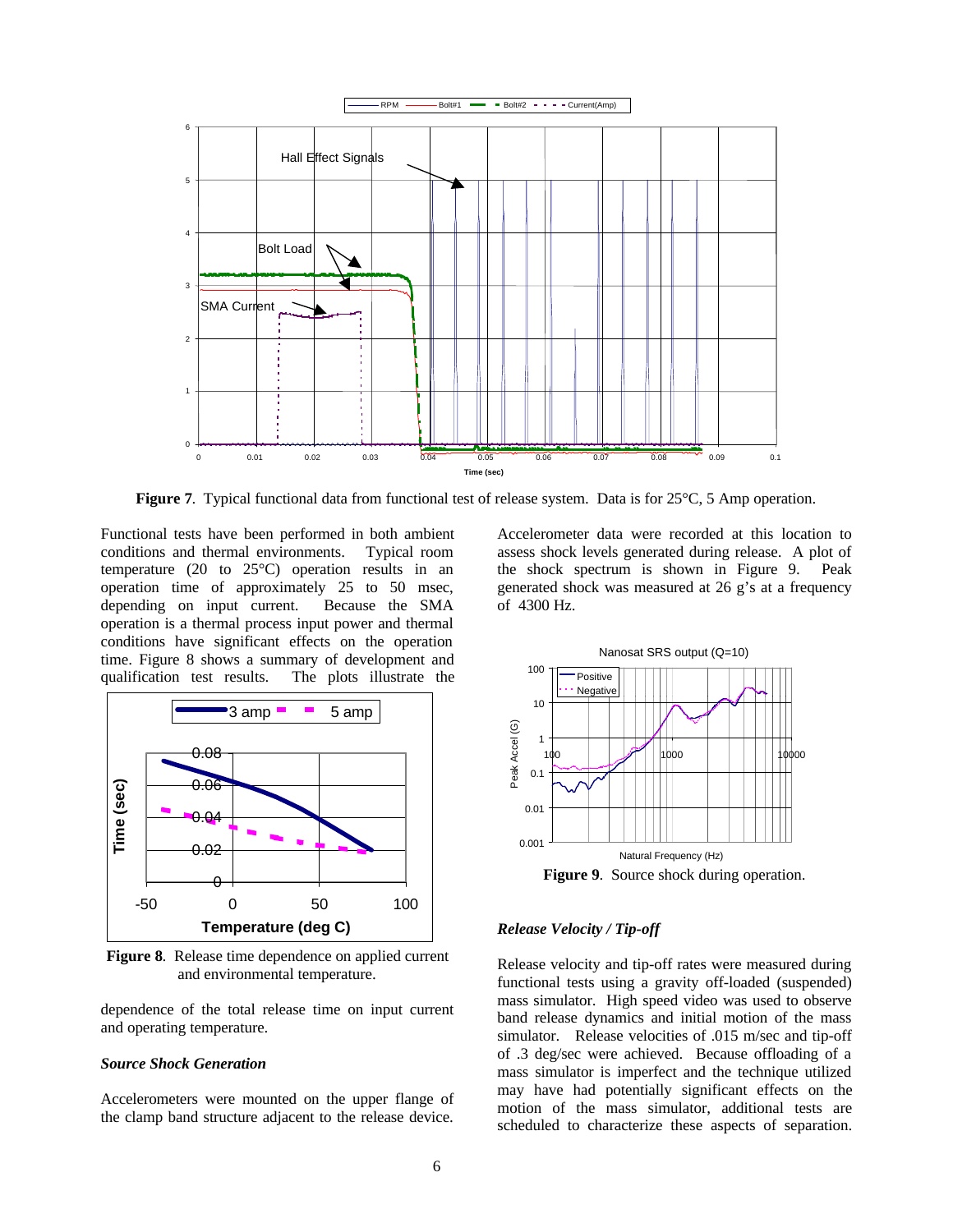Tests are to be performed on NASA's KC-135 zero-g test facility to obtain better separation dynamics test results.

### **Structural Tests**

A primary function of the clamp band system is to provide structure between the launch vehicle and the spacecraft. Static and dynamic structural tests were performed to characterize and qualify the system to the flight requirements.

### **Static Structural Tests**

Figure 10 shows the clamp band system setup in the static test fixture. Loads were applied to the test fixture adapter that replicated the directions and locations of equivalent loads at the spacecraft cg. Loads were calculated based on spacecraft mass and quasistatic acceleration calculations. At this time tests have been performed at the Nanosat load requirements that have resulted in loads of 21360 N being applied at the equivalent spacecraft cg position (51 cm above the separation system/spacecraft interface) in both plus and minus directions in three orthogonal axes. Strain gages and deflections in the system were monitored to look for permanent deformation and /or shifts in position.



**Figure 10**. Clamp band system assembled in structural test fixture.

Static testing was also performed to establish the stiffness of the clamp band and adapter plates. Stiffness of the system has been measured as follows:

Axial  $1.75X10<sup>8</sup>$  N/m tension  $3.5X10<sup>9</sup>$  N/m compression Bending  $5.9X10<sup>5</sup>$  N-m/degree minimum

Deflections were measured at the interface plane on the top of the clamp band structure.

### **Dynamic Structural Tests**

Figure 11 shows the clamp band system and a spacecraft simulator on a vibration table. The spacecraft simulator is a structural/mass simulator of the Stanford satellite to be launched using this system. The mass of the simulator was 35.3 kg with a cg at 48.3 cm off the interface plane. Random vibration at 12.9 grms was performed to simulate launch conditions. A sine burst test at 23.8 g was used to simulate linear accelerations. The clamp band system was not affected as a result of these tests and subsequent functional tests showed that the release system operated nominally. Future dynamic tests will be used to characterize the system at levels closer to the maximum capacity of the design (more massive spacecraft models).



**Figure 11.** Stanford mass simulator supported by clamp band system on vibration table.

## **Overall Results**

- 1. Overall development and test results show that the clamp band system meets the rquirements for both the Nanosat and ESPA applications.
- 2. The low shock generated during release can allow spacecraft designers and operators more latitude in instrument placement as well as reduction of shock analysis and testing requirements.
- 3. The system is adaptable to a large number of variations that may result from specific small satellite mission launch requirements.